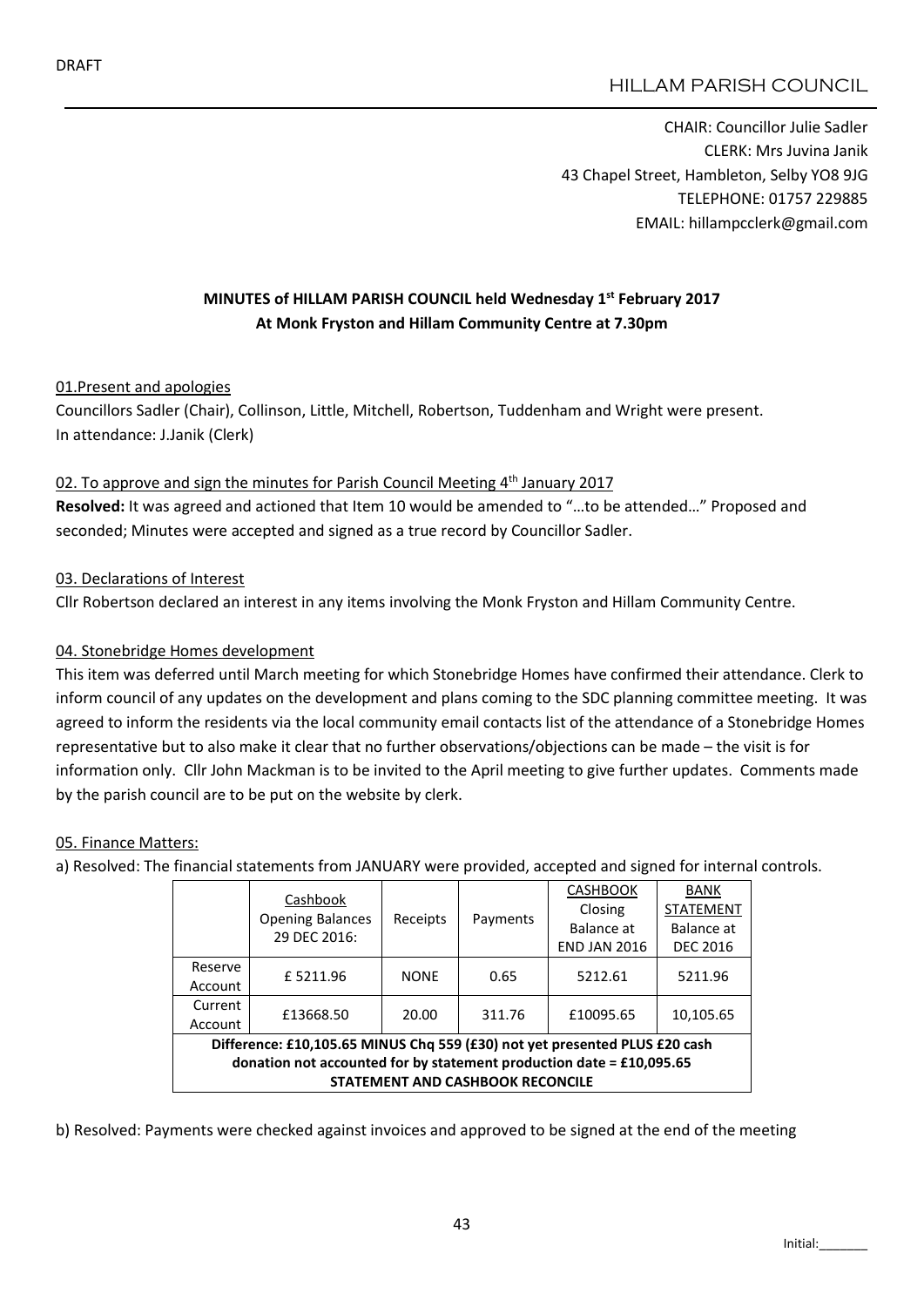# DRAFT

# 06. Time Capsule:

Items received from football club and primary school. Cllr Mitchell donated some Tour de Yorkshire memorabilia. Resolved: Put out a last call on website for items to be handed in before the end of February. Last call for items to go on the email notice mentioned in Item 04.

# 07. Defibrillator installation update

Defibrillator is installed, clerk is to complete the installation form online with the main WebNos checker contact details (Kate Cockayne). Jane Charles, Alison Judge and Julie Staker have volunteered as back up WebNos checkers. Contact numbers are to be gathered for the clerk. Cllr Sadler will contact Mr Earless regarding the fitting of a larger, easier to use handle.

### 08. Defibrillator Seminar Update

The community centre is available for the event on Tuesday  $14<sup>th</sup>$  or  $21<sup>st</sup>$  March at 7pm for 2 hours. Resolved: Clerk is to confirm with CHT which one they can attend. Tuesday 14<sup>th</sup> was chosen as most preferable. All households will receive an 'invitation' to sign up for the event (A4 photocopied flier) – places allocated on a first come first served basis. Clerk to obtain a quote for photocopying of 300 A4 b/w fliers. CEF is to be formally thanked on behalf of the council for the grant.

### 09. Fitness Trail Updates

It is understood that the HMFSA want to take the lead on setting up the fitness trail and Hillam parish council is happy to support the project. Resolved: HMFSA representative is to be invited to discuss plans at the April meeting.

#### 10. Electric cabling at Ring Tree

Three 'no digging' signs have been ordered and donated by a resident, a Thank You is to be sent.

# 11. Rose Lea Close maintenance

Pavements are still dirty with mud. Resolved: Clerk to request a pavement clean from SDC. Letter from parish council to the residents of Rose Lea Close asking for their co-operation in keeping the area clean and minimalizing the chance of moss regrowth was approved. Clerk to print and sign 37 copies and deliver to Cllr Sadler for delivery. Cllr Little, as a resident, has collected signatures for a petition to have the pavements resurfaced and has included photos of the flooding for reference. It is to be sent to David Bowe with a covering letter from the parish council showing its support; clerk to write letter, have it signed off by Chair and then post package.

#### 12. Village Maintenance

a) Streetlights now working. Moss removal has been done. NYCC Countryside Access Consultation – to go on March agenda, clerk to forward email for information.

b) Julie Staker has volunteered to do the planting at the end of May.

c) A list of suggestions was circulated and it was suggested that Stonebridge Homes may be able to contribute towards some of the improvements. Cllr Collinson is to continue trying to contact the Angling Club to determine the ownership of the small triangular piece of land near the brickpond. Clerk to contact Land Registry.

d) i) Hedge growing over streetlight on Hillam Hall Lane. Trees over growing streetlight no.4 on Chapel Street opposite Stocking Lane.

ii) Bungalow Path undergrowth makes it unpassable. Grid Ref: 450754.74,48651.22 to 450818.52,428152.56 iii) Betteras Hill Road footpath unpassable due to ploughed field. Grid ref: 450505.41,429031.01 to 449993.00,428424.00